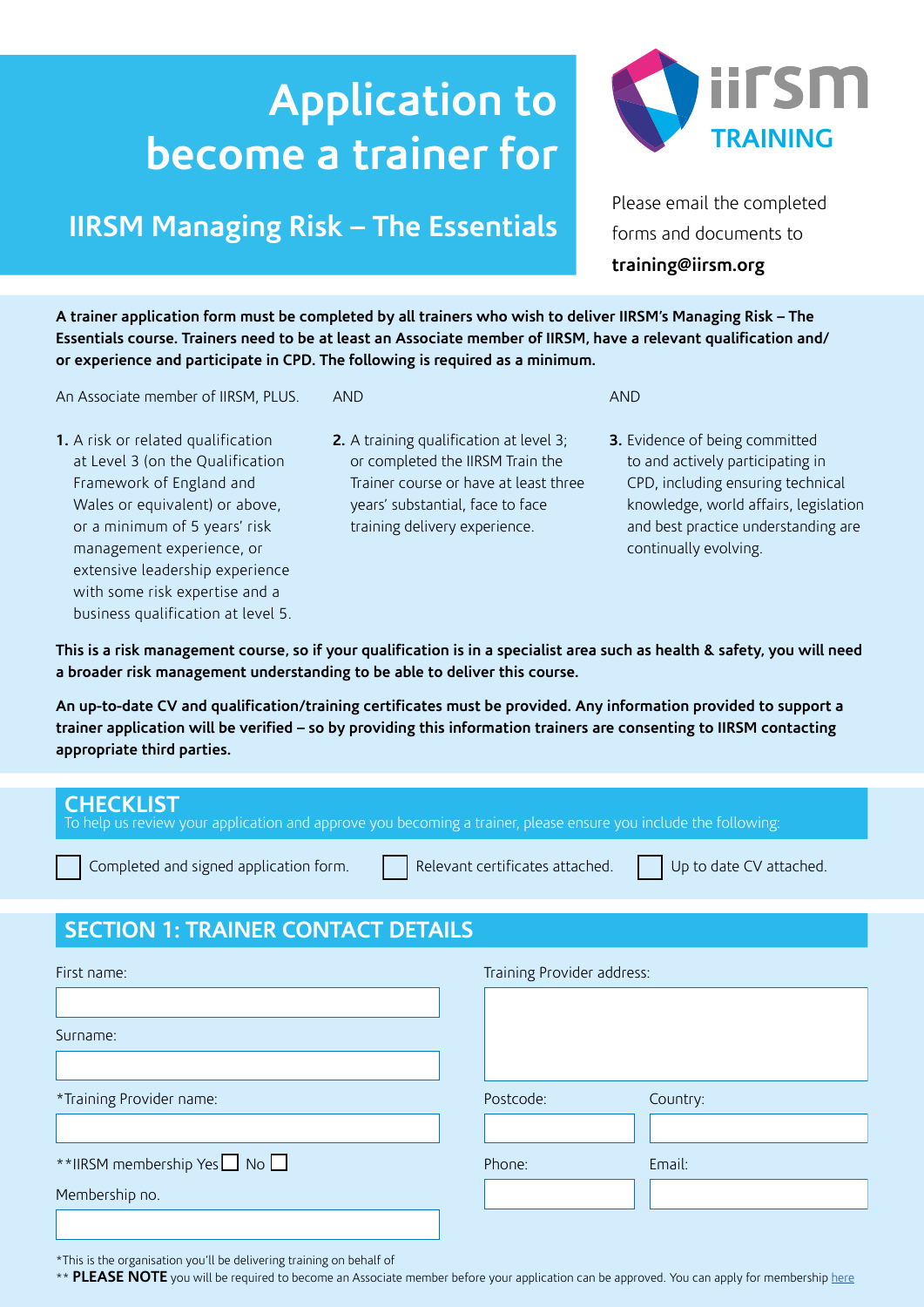### **SECTION 2: QUALIFICATIONS AND EXPERIENCE**

If you need to provide more information, please add to a separate word document and clearly save it with your name.

### **RISK OR RELATED QUALIFICATIONS**

| Qualification title | Awarding organisation | Date(s) completed |
|---------------------|-----------------------|-------------------|
|                     |                       |                   |
|                     |                       |                   |
|                     |                       |                   |
|                     |                       |                   |
|                     |                       |                   |
|                     |                       |                   |

### **BUSINESS QUALIFICATIONS**

Qualification title

| Awarding organisation | Date(s) completed |
|-----------------------|-------------------|
|                       |                   |
|                       |                   |
|                       |                   |
|                       |                   |

### **TRAINING QUALIFICATIONS**

# Qualification title **Awarding organisation** Date(s) completed

#### **RISK/BUSINESS EXPERIENCE**

| Job title and responsibilities | Organisation | From | To |
|--------------------------------|--------------|------|----|
|                                |              |      |    |
|                                |              |      |    |
|                                |              |      |    |
|                                |              |      |    |

### **CLASSROOM AND VIRTUAL TRAINING EXPERIENCE**

| Job title and responsibilities | Organisation | From | To | Frequency |
|--------------------------------|--------------|------|----|-----------|
|                                |              |      |    |           |
|                                |              |      |    |           |
|                                |              |      |    |           |
|                                |              |      |    |           |